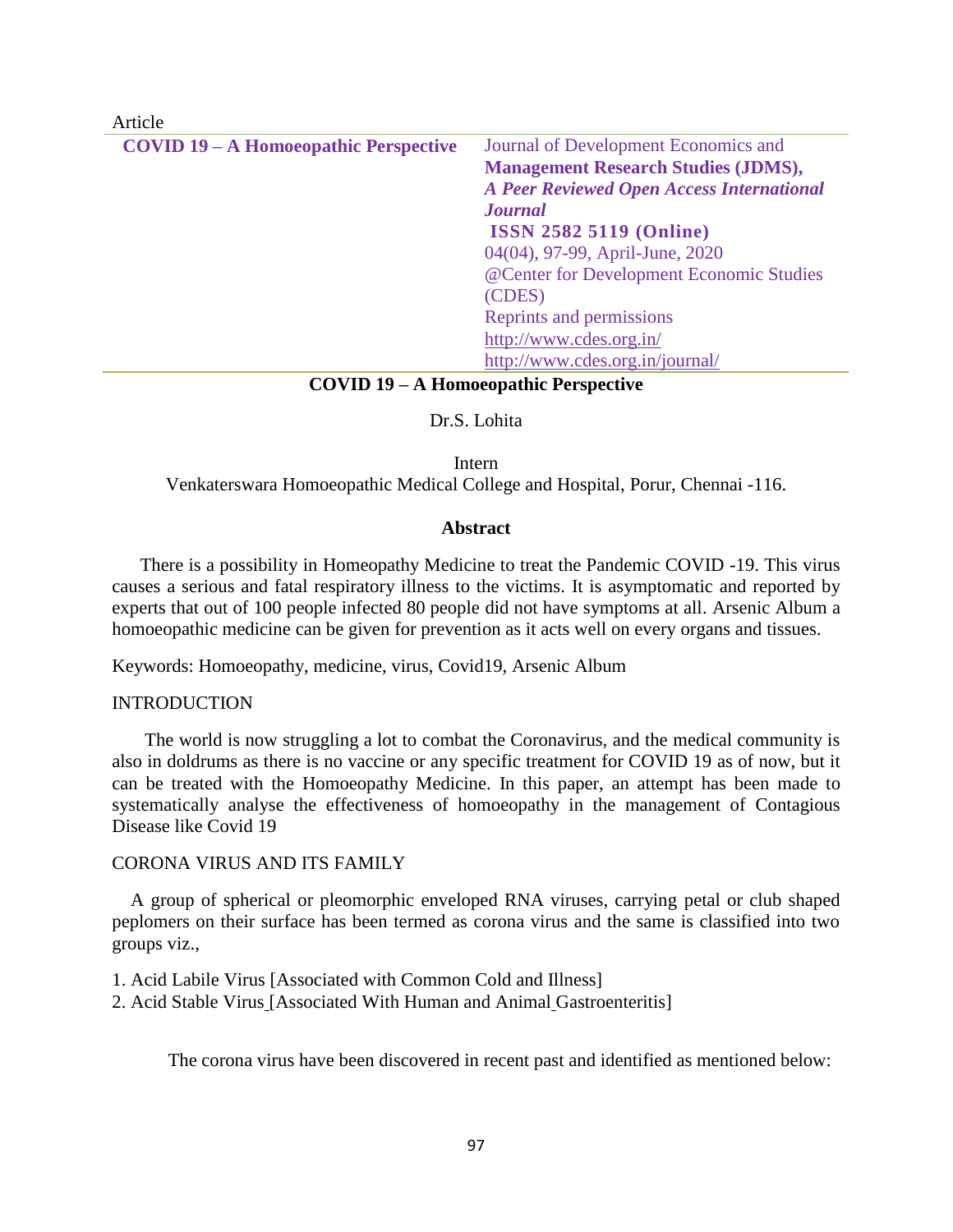- a. Severe Acute Respiratory Syndrome [SARS]- It causes a serious and sometimes fatal respiratory illness. It was first discovered in China in 2002 and spread around the world and then it was controlled by both Allopathic and Ayush System of medicines.
- b. Middle East Respiratory Syndrome [MERS] it is a severe respiratory illness discovered in Saudi Arabia in 2012. The illness has spread to 27 countries and it was controlled subsequently.
- c. Corona Virus Disease 2019 [COVID 19]- It was discovered in 2019 in Wuhan city, in the Hubei province of china. The outbreak of Covid 19 and is being closely monitored by the Centers for Disease Control [CDC] and The World Health Organization [WHO] .

## SOME OF THE COMMON SYMPTOMS OF COVID 19

 Fever, cough, shortness of breath are the common symptoms of COVID 19. However, some people are asymptomatic. India's top medical research center has reported that out of 100 infected people, they studied, 80 people did not have symptoms at all.

 As there is no specific therapy or prophylaxis has been identified, Homoeopathy MEDICINES can be taken for prevention as we did earlier in the cases of SARS and MERS pandemic diseases .The patients who have taken the medicines for prevention are not get affected and the medicines given for the isolated patients are getting well . Corona virus spreads incredibly quickly among the people due to its newness – no one on earth has immunity to Covid19, because no one had Covid 19 until 2019.

 Homoeopathy medicines are selected based on the symptoms, the affected people produced. Even after collecting the symptoms medicines may vary from person to person. In this connection, Arsenic Album can be given for prevention as it acts well on every organs and tissues. Homoeopathy has been proved well in the previous pandemic diseases namely Asiatic cholera, Spanish Flu, and the recent disease Ebola Virus.

 Homoeopathy is a medical science that uses natural substances to mimic illness and stimulate healing. It is based on the idea of "Like Cures Like". Any substances in a healthy person can cure those same symptoms in a sick person. Germs can never develop a resistance to Homoeopathic medicines, as the remedies do not kill the germs directly rather they stimulate the Immune System to facilitate healing. Homoeopaths have cured many diseases for the past 200 years.

The Practice of Homeopathic Remedies in the Past and the Present

 In 1918 , The world wide Influenza epidemic killed over 20 million people . The survival rates were 70 percent with conventional medicines, among that 70 percent, 98 percent was due to homoeopathy medicines. Some viral diseases such as Ebola ,Hanta virus, Viral hepatitis, Yellow fever , Polio , Rabies , Dengue fever, Mumps, Measles, Herpes Simplex and Zoster were mostly treated by homoeopathic medicines.

In 2007, The Cuban Government gave Homoeopathic remedy to prevent an Epidemic of Leptospirosis for 2.4 million Cuban peoples, within a few weeks the number of cases had fallen substantially.